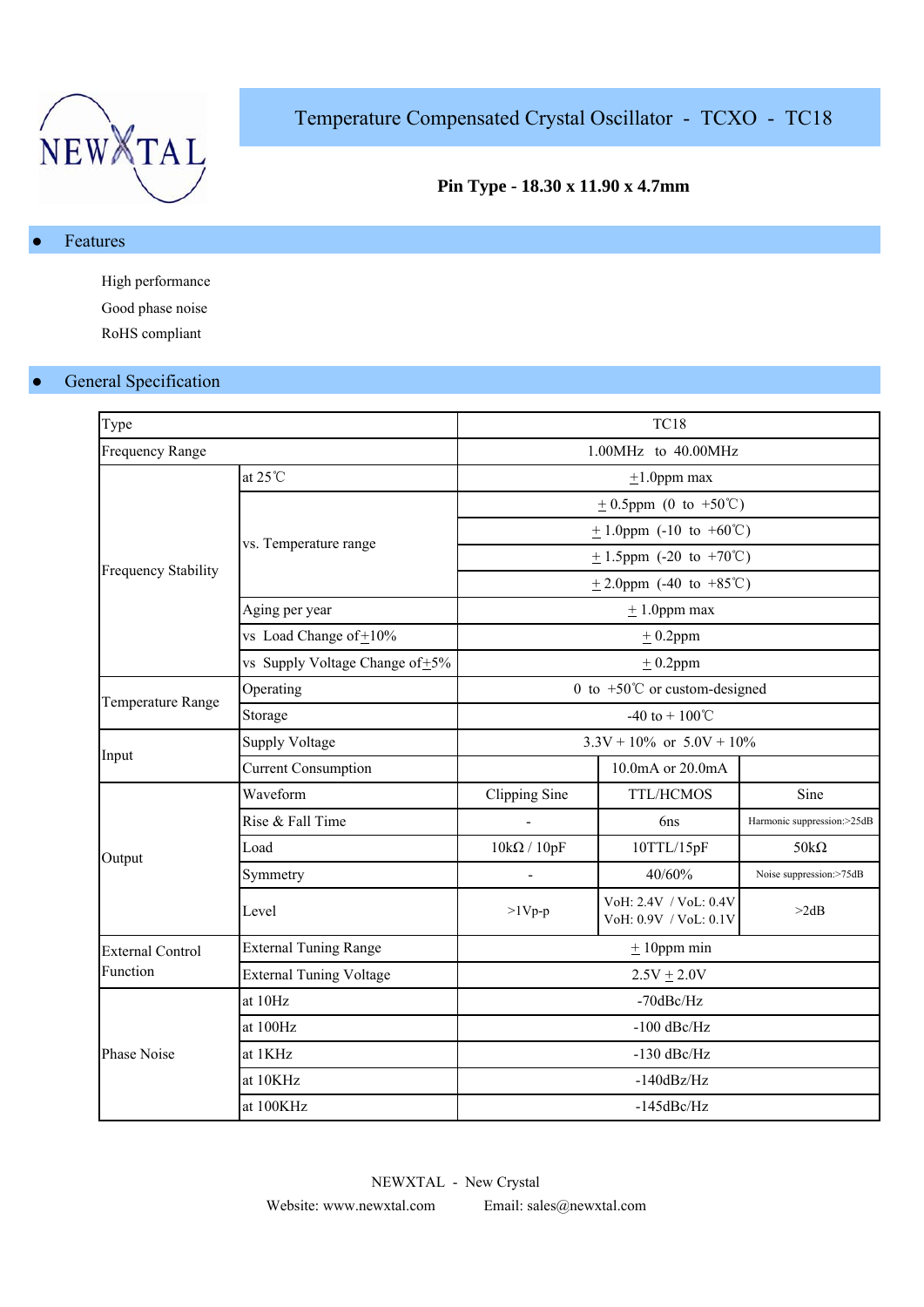# Temperature Compensated Crystal Oscillator - TCXO - TC18

## Frequency Stability Codes (ppm)

| $A = \pm 1.0$ | $B = \pm 1.5$ | $C = \pm 2.0$ | $D = \pm 2.5$ | $E = \pm 3.0$ | $\frac{4}{5} = \pm 4.0$<br>н. |
|---------------|---------------|---------------|---------------|---------------|-------------------------------|
| $G = \pm 5.0$ | $H = \pm 0.5$ |               |               |               |                               |

### ● Operating Temperature Range Codes (℃)

| $= 0$ to $+50$     | $B = 0$ to $+70$ | $\dot{c}$ = -20 to +70 | $D = -30$ to $+75$ | $\epsilon = -40$ to $+85$ | $F = +10$ to $+70$ |
|--------------------|------------------|------------------------|--------------------|---------------------------|--------------------|
| $T = -40$ to $+60$ | $= -30$ to $+80$ | $= -10$ to $+40$       | $I = -40$ to $+70$ | $K = -10$ to $+60$        | $= -30$ to $+70$   |

#### **Marking**

#### Holder Type

Frequency + M(MHz) + Date code ( Year Code + Month Code )

NEWXTAL (Company brand)

#### Year Code:

| 2001 | 2002 | 2003 | 2004 | 2005 | 2006 | 2007 | 2008 | 2009 | 2010              | 2011 | 2012 |
|------|------|------|------|------|------|------|------|------|-------------------|------|------|
|      |      |      |      |      |      |      |      |      | $\sqrt{ }$<br>1 V |      | 14   |

#### Month Code:

| Jan | $\mathbf{r}$<br>Feb<br>. . | ÷<br>March | Apr | May<br>$\sim$ | June | $\mathbf{r}$ 1<br>July | August | $\sim$<br>Sept | ∼<br>October | <b>A Y</b><br>Nov       | Dec<br>$ -$ |
|-----|----------------------------|------------|-----|---------------|------|------------------------|--------|----------------|--------------|-------------------------|-------------|
|     |                            |            |     |               |      |                        |        |                |              | $\overline{\mathbf{r}}$ |             |

For Example:



#### Ordering Information

| Holder                        | Type        | SMD Size     | Stability<br>Temperature |                 | Input Voltage                                  | Output Waveform                                             | Frequency | Lead-free               | Packing |
|-------------------------------|-------------|--------------|--------------------------|-----------------|------------------------------------------------|-------------------------------------------------------------|-----------|-------------------------|---------|
|                               |             |              | (ppm)                    | $(\mathcal{C})$ | (V)                                            |                                                             |           |                         |         |
| TC=TCXO<br>$VT =$<br>VC(TCXO) | $18 = TC18$ | Blank= $N/A$ | See tables               |                 | $1 = 3.3$<br>$2 = 5.0$<br>$3 = 3.0$<br>$4=2.8$ | $0 = \text{Clipping Sine}$<br>$1 = TTL/HCMOS$<br>$2 = Sine$ | XX.XX     | LF=leadfree Blank: bulk |         |
|                               |             |              | $\pm 1.0$                | $0$ to $+70$    |                                                |                                                             |           |                         |         |
| ТC                            | 18          |              | А                        | в               | 2                                              | 0                                                           |           | LF                      |         |

For Example: TC18AB20-10.000MLF